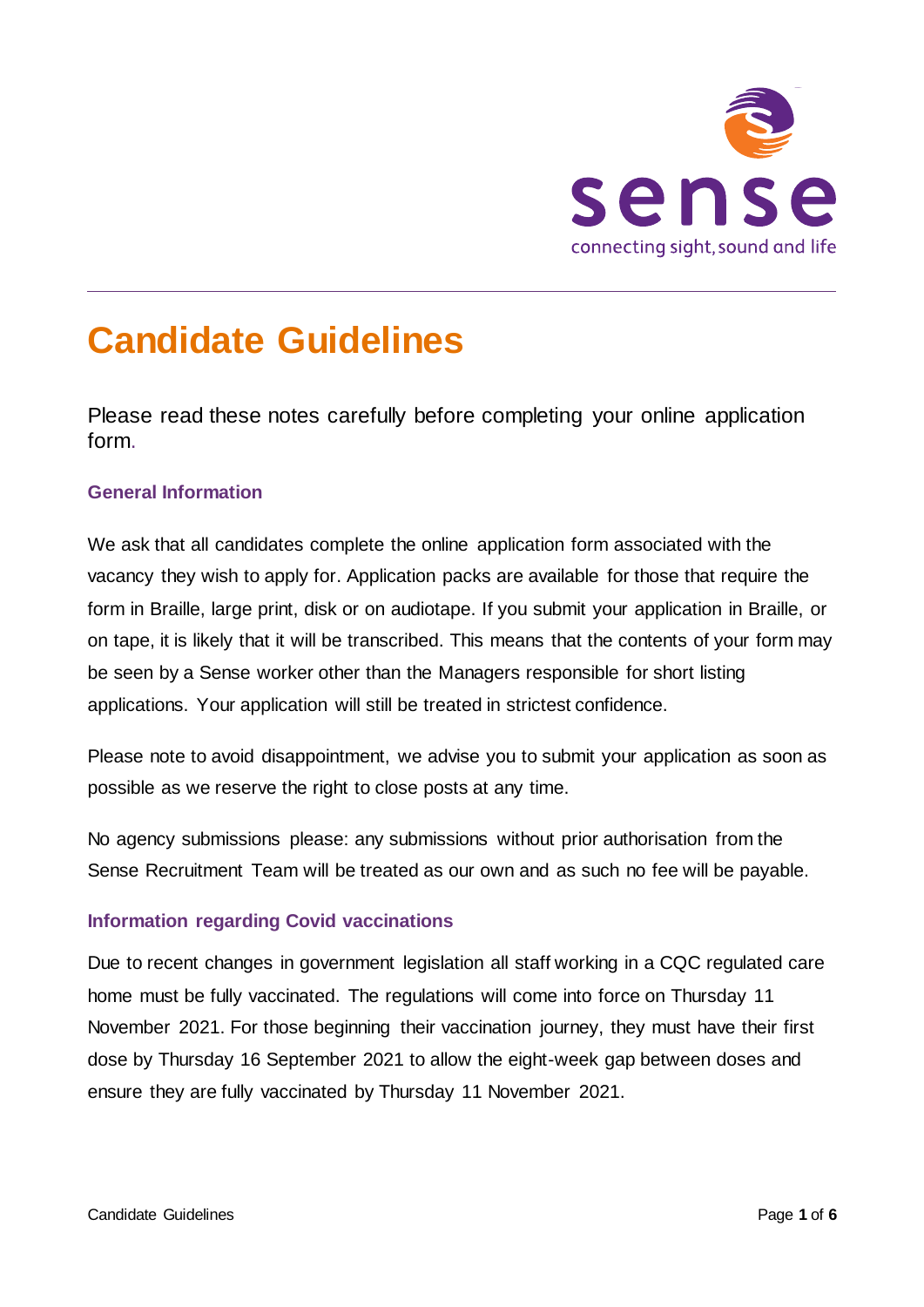

We will require evidence of your vaccination as part of the on-boarding process, if you are successful for a role with Sense

You can access your vaccination status or 'COVID Pass' through the NHS App. You need to be registered with a GP in England to use the NHS App. If you're not registered with a GP, you can still access the NHS COVID Pass via the NHS website (NHS.UK) or via 119 (select the 'NHS COVID Pass service') to request a letter.

If you working in a CQC regulated care home are not fully vaccinated by the 11th November 2021, we will unfortunately need to withdraw your offer of employment.

#### **Why work for Sense?**

Sense is a great organisation and we pride ourselves in making a positive difference to the lives of the people we support. For more information on our benefits please visit: <https://www.sense.org.uk/content/why-work-sense>

## **Your application:**

- **Your Personal Information:** This section tells us how we can contact you.
- **Right to work in the UK:** The Asylum and Immigration Act 1997 requires employers to ask employees if they are eligible to work in the United Kingdom. All successful applicants will be asked to produce documentary evidence to support this before commencing employment.
- **Positive about Disabled People:** Sense is proud to hold the positive about disabled people accreditation. We will guarantee an interview to all candidates with a disability who meet the essential criteria for a particular role. If you qualify for this scheme, and wish to opt in, please check the relevant box.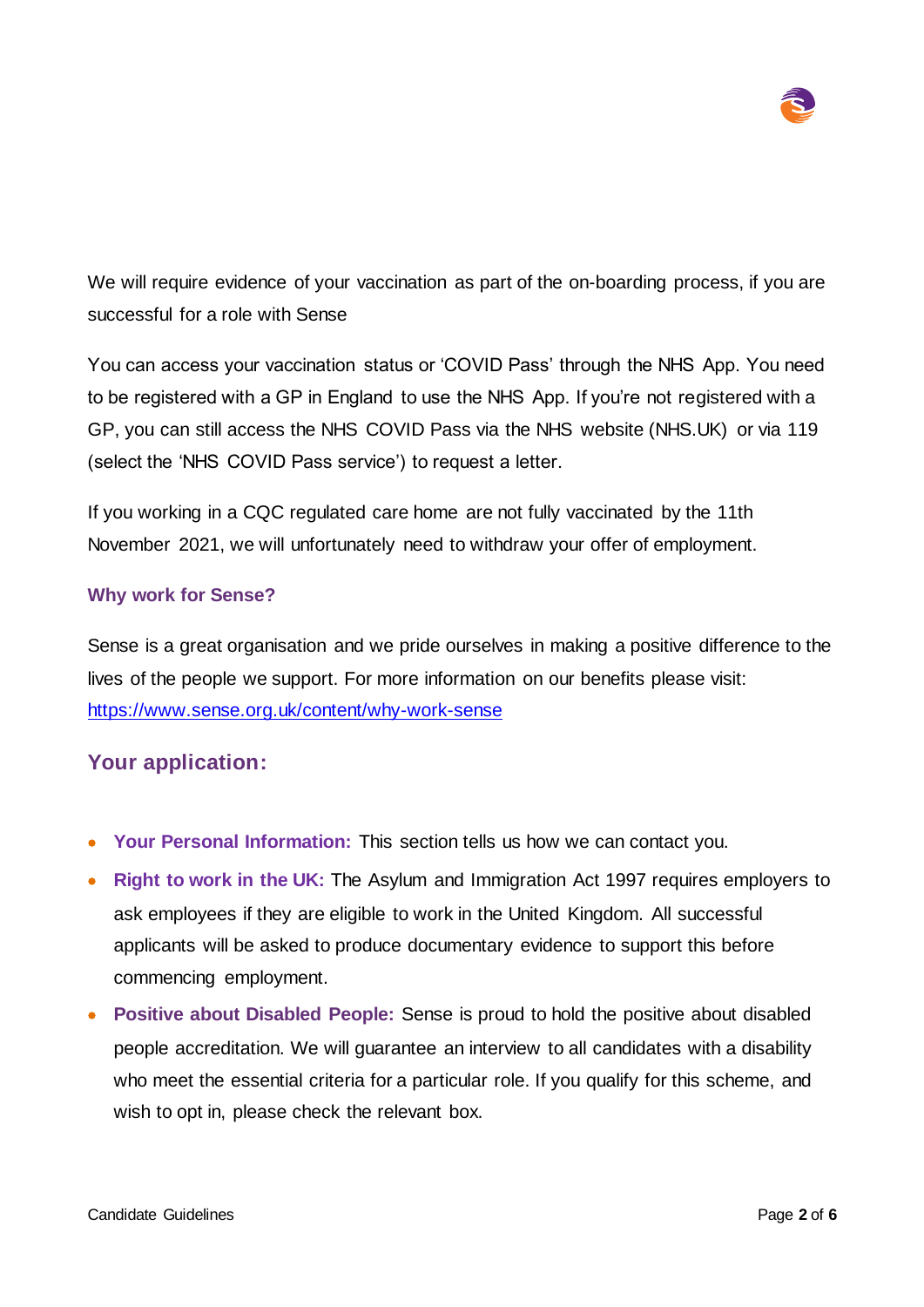

- **Education & Employment History:** Sense works with people who are dual sensory impaired with other disabilities, some of whom could be vulnerable to abuse. For this reason, we make detailed checks on the background of all new staff; in locations that are CQC / OFSTED / NISCC registered it is a requirement to document your full working life history; this commences from the day you first left full time education. When you are asked for this during your application or when you have been offered a role; please state all roles (including volunteering) that you have held and also identify any gaps in employment with a brief outline of what you were doing during this time.
- **Meeting the Requirements of the Role:** This could be in the form of us asking for a CV or a personal statement
- **Other Information:** In order to ensure that Sense operates in a fair and equitable manner we have a policy which requires any close personal relationships which may overlap with working relationships to be declared. All applicants are therefore required to declare any close personal relationships with a deafblind person in receipt of our services, a current employee or a volunteer. The existence of a close personal relationship will not necessarily preclude applicants from employment with Sense.
- **References:** You will be asked to provide details of previous employers who can tell us about you and whether or not they would consider you to be suitable for the job for which you have applied. A professional reference is required for most roles; a professional referee must know you in a professional capacity, this can be someone who knows you through either paid or voluntary work or studying. For roles within a CQC regulated service we will require a reference from your most recent employer (if you have been employed in the past).
- **If you are not able to provide an employment reference**: you should then provide details of a personal referee. A personal referee should know you in a personal capacity e.g. close friend, work colleague, someone you have volunteered with or a friend of the family, this referee should hold a professional role and must have known you for a minimum of two years.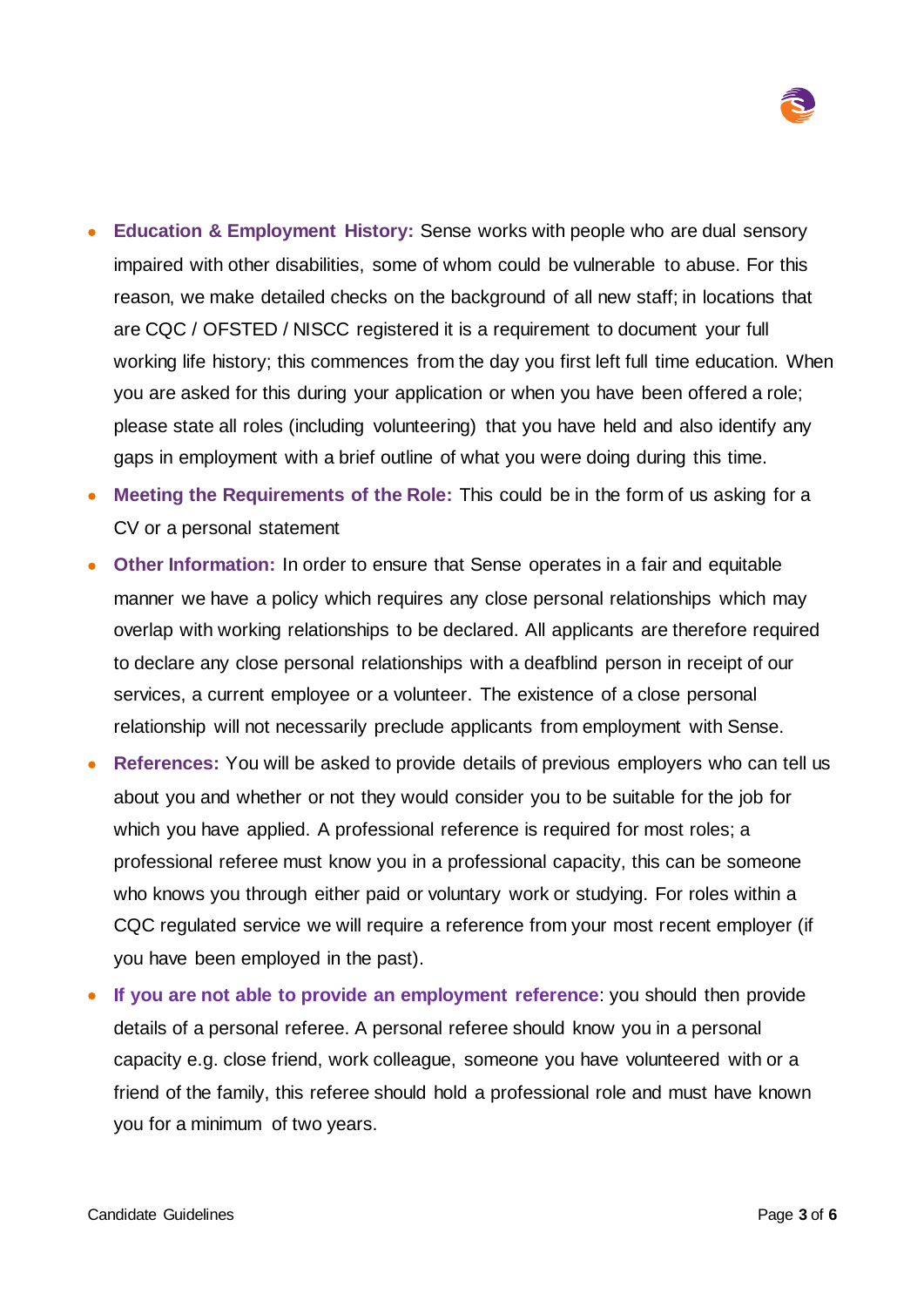

- **Sense will require a minimum of two references**: that combined cover a minimum of the past two years. Sense will be required to receive appropriate references before you commence your employment, therefore it is very important you complete the contact details as well as you are able to prevent delays.
- **Rehabilitation of Offenders:** The vacancy for which you are applying requires you to undertake regulated activity where you are working with vulnerable adults or children, and is exempt from the Rehabilitation of Offenders Act 1974. Therefore, you are required to complete this section of the form and you should declare any convictions, cautions, reprimands and final warnings that are not "protected" as defined by the Rehabilitation of Offenders Act 1974 (Exceptions) Order 1975 (as amended in 2013) or any proceedings pending against you.

## **Equality, Diversity and Inclusion Monitoring:**

- Sense is committed to Equal Opportunities. All our Managers have a responsibility to ensure that all recruitment decisions are based on criteria relevant to the job. Sense will not discriminate unfairly on the grounds of an applicant's sex, race, skin colour, disability, ethnic or national origin, religious belief or lack of it, marital status, sexual orientation, responsibility for dependants, age, appearance, social background, membership of a Trade Union or offending background.
- Sense monitors all applications for employment. It would be helpful if you will complete the monitoring form at the end of the online application form. This section of the application form is not viewed by the recruiting manager at any time during the recruitment process.
- For more information please visit: [https://www.sense.org.uk/about/equality-and](https://www.sense.org.uk/about/equality-and-diversity/)[diversity/](https://www.sense.org.uk/about/equality-and-diversity/)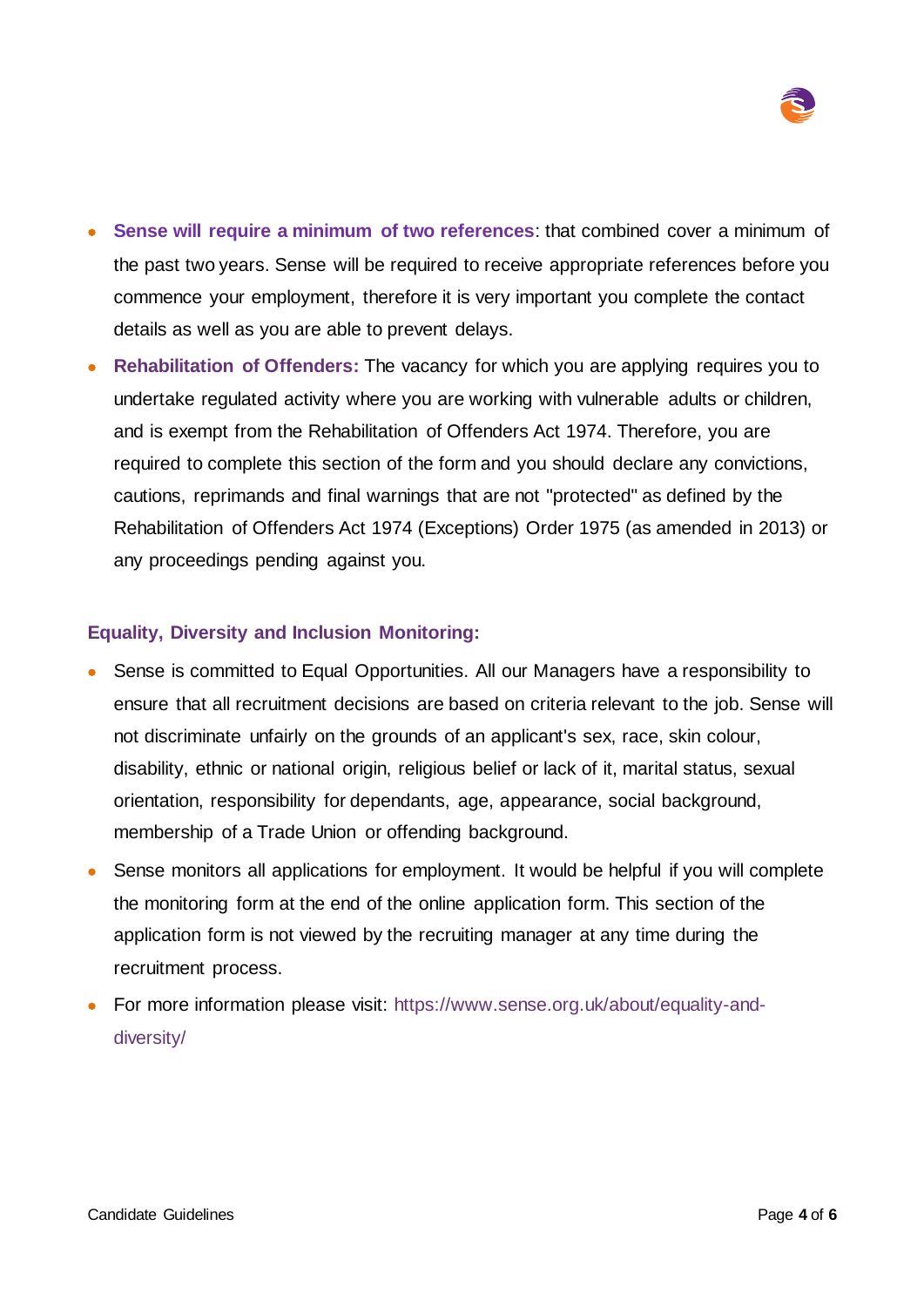

## **Employing those under school leaving age**

In England, people can leave school on the last Friday in June as long as they will be 16 by the end of that school year's summer holidays. If they were born on or after 1 September 1997 they must stay in some form of education or training until their 18th birthday.

This could mean that they:

- Stay in full time education, for example, at school or college
- Take up an apprenticeship or traineeship
- Undertake part-time education or training, as well as being employed, selfemployed or volunteering for 20 hours or more each week

In Wales, people can leave school on the last Friday in June, as long as they will be 16 by the end of that school year's summer holidays.

In Northern Ireland, if they turn 16 during the school year (between 1 September and 1 July) they can leave school after 30 June. If they turn 16 between 2 July & 31 August, they can't leave school until 30 June the following year.

If a young worker is offered employment by Sense in England, it is a requirement that Sense applies for a permit from the relevant local authority in order to employ them. The permit must be signed by one of the parents of the young worker and must be granted before the young worker commences their employment with Sense or registers as a casual worker. If the permit is not granted by the local authority Sense will unfortunately have no choice but to withdraw the offer of employment.

## **Adult direct care roles**

Skills for Care, being the employer-led workforce development body for adult social care in England, has produced good practice guidance relating to employing 16 – 17 year olds in